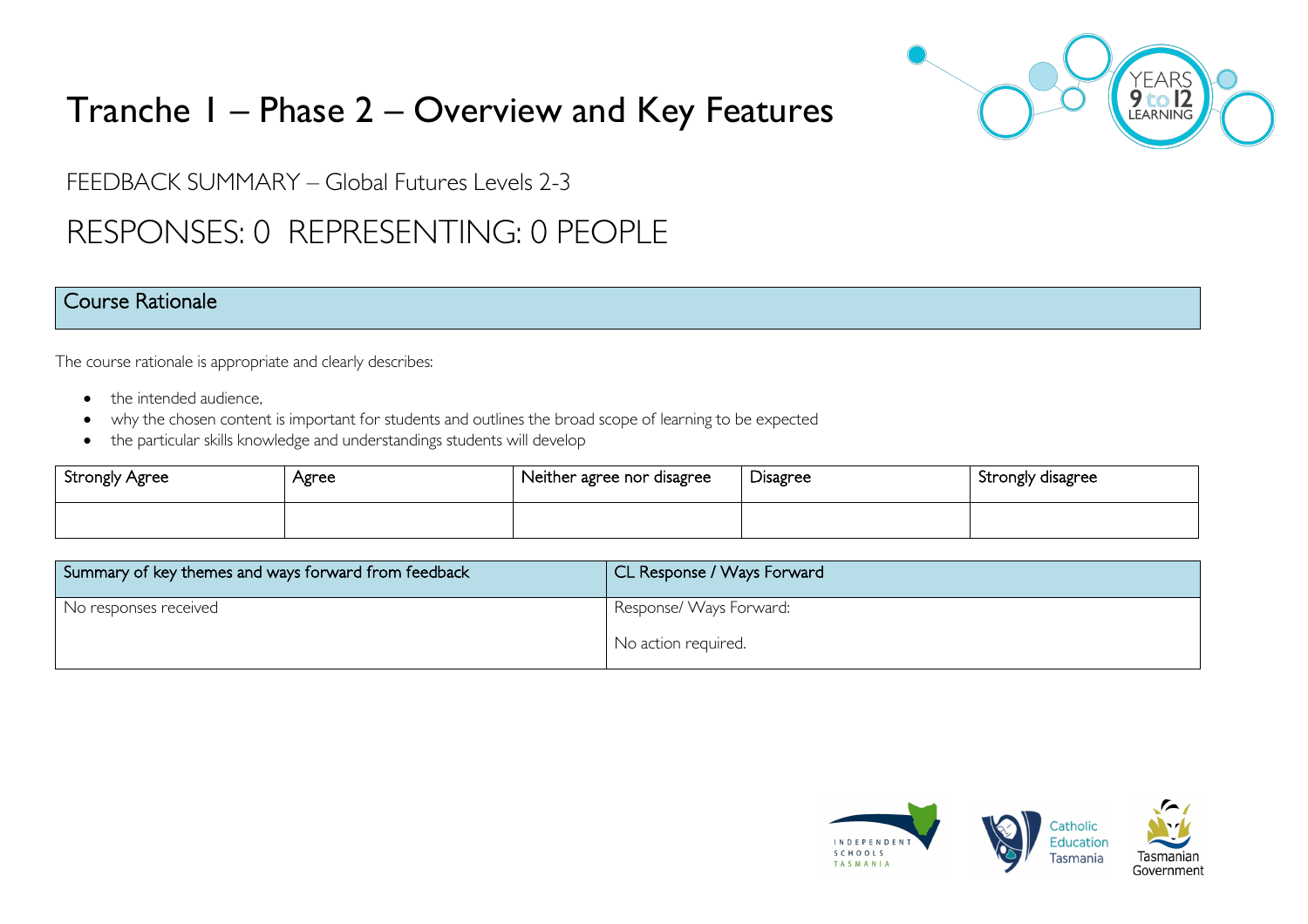### Pathways In

The pathways in are appropriate and clearly describes all relevant pathways.

| Strongly Agree | Agree | Neither agree nor disagree | r.<br>Disagree | Strongly disagree |
|----------------|-------|----------------------------|----------------|-------------------|
|                |       |                            |                |                   |

| Summary of key themes and ways forward from feedback | CL Response / Ways Forward |
|------------------------------------------------------|----------------------------|
| No responses received                                | Response/ Ways Forward:    |
|                                                      | No action required.        |

# Learning Outcomes

• Learning outcomes describe observable and measurable behaviours so that valid judgements can be made about whether students have achieved the learning outcomes and at what level.

• Clear learning outcomes are important because they communicate to students what they are expected to do as a result of successfully completing a course or module.

In consideration of the learning outcomes identified in this paper do they clearly describe what students will be able to do on successful completion of a course (or module of work)?

| Yes | No |
|-----|----|
|     |    |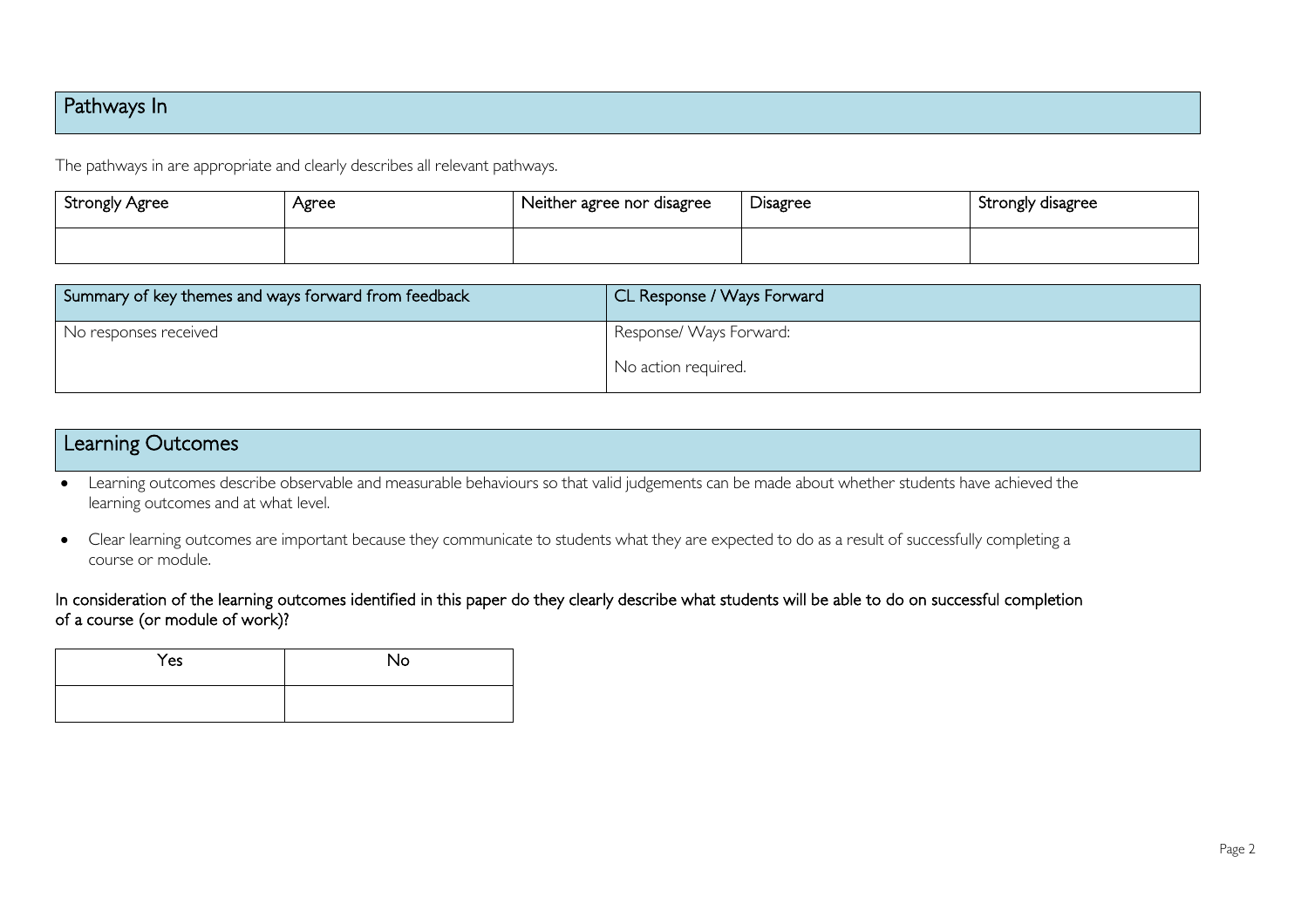| Summary of key themes and ways forward from feedback | CL Response / Ways Forward |
|------------------------------------------------------|----------------------------|
| No responses received                                | Response/ Ways Forward:    |
|                                                      | No action required.        |

### Course Structure

- All course structures for Tranche 1 courses are aligned to the Integrated Policy Model.
- All courses will be 150 hours in length, and divided equally into three weighted modules of 50 hours each.

#### Do you agree with the proposed organisation of modules identified in this paper?

| Yes | No |
|-----|----|
|     |    |

| Summary of key themes and ways forward from feedback | CL Response / Ways Forward |
|------------------------------------------------------|----------------------------|
| No responses received                                | Response/Ways Forward:     |
|                                                      | No action required.        |

## Delivery Sequence

### Do you agree with the course delivery sequence proposed in this paper?

| Yes | <b>No</b> |
|-----|-----------|
|     |           |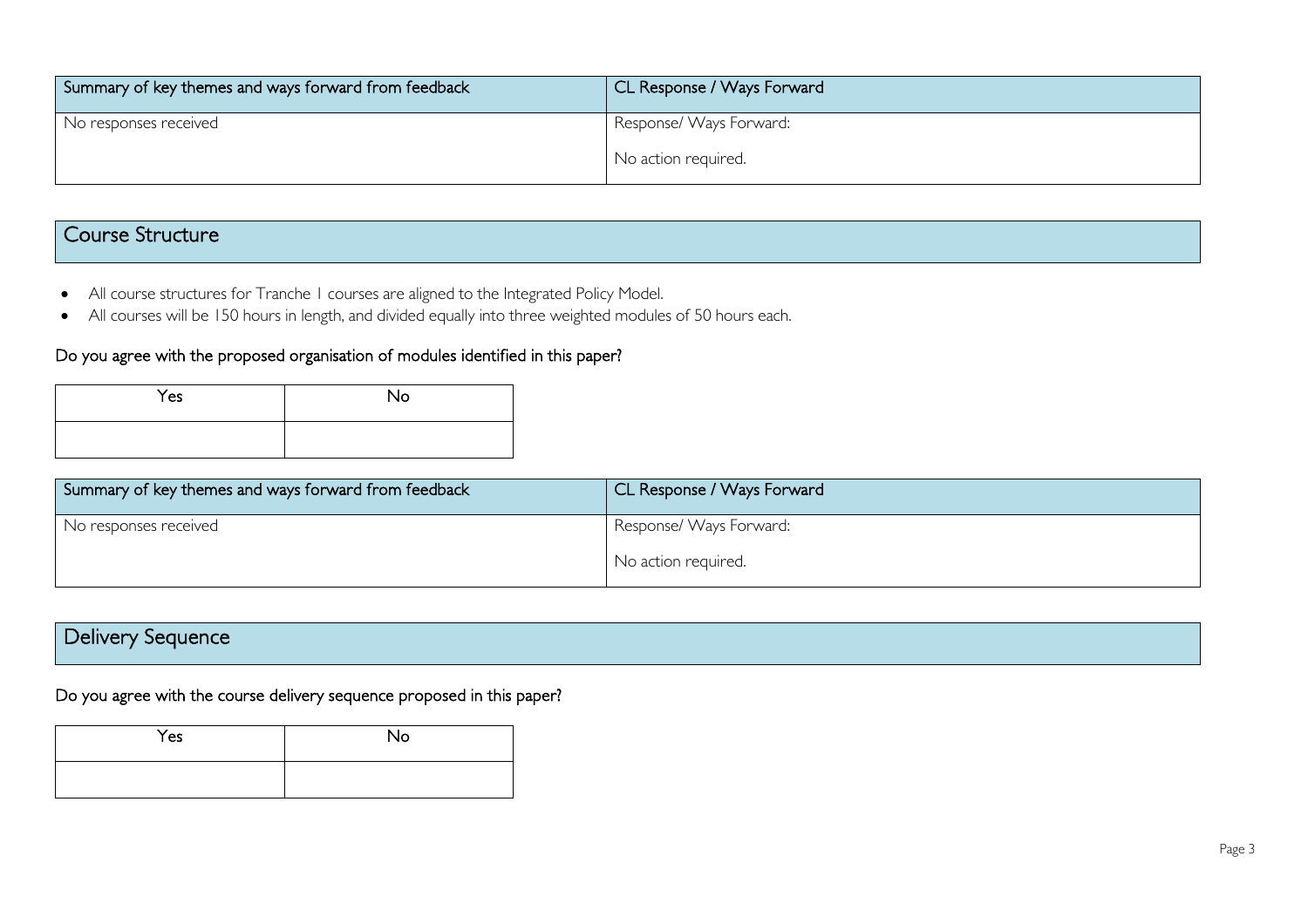| Summary of key themes and ways forward from feedback | CL Response / Ways Forward |
|------------------------------------------------------|----------------------------|
| No responses received                                | Response/ Ways Forward:    |
|                                                      | No action required         |

### Module Content

Please note that the descriptions of module content may vary from course to course for example:

- some will identify specific themes, concepts and topics to organise course content.
- some *may* enable teacher/learner choice of themes, concepts and topics.

#### Do you agree with the module content proposed in this this paper?

| Yes | No |
|-----|----|
|     |    |

| Summary of key themes and ways forward from feedback | CL Response / Ways Forward |
|------------------------------------------------------|----------------------------|
| No responses received                                | Response/ Ways Forward:    |
|                                                      | No action required.        |

## Relationship to Possible Future Provision

Tranche 1 courses are placed in a specific curriculum focus area, which shapes the nature of the learning and the course design. There are 5 focus areas:

- Discipline based
- Personal Futures
- Professional Studies
- Transdisciplinary
- Work-based learning